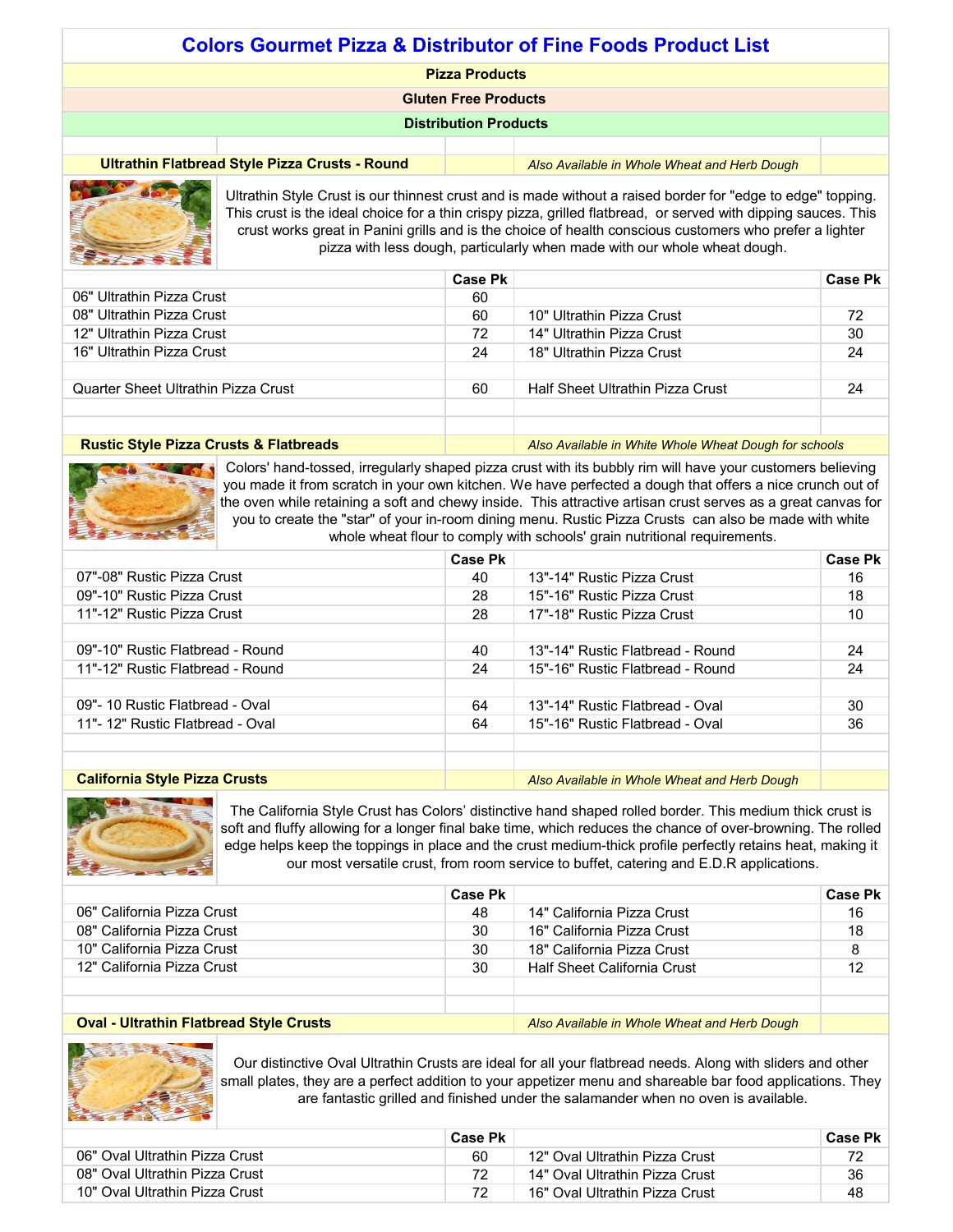| 12" Rectangle Pizza Crust          | 60 |  |
|------------------------------------|----|--|
|                                    |    |  |
|                                    |    |  |
| <b>Appetizer Size Pizza Crusts</b> |    |  |



Colors' appetizer pizza crusts are the perfect canvas for your hors d'oeuvre and canapé creations. The crusts are par-baked, so you need to cook them only long enough for your toppings to get brown and bubbly.

|                                | <b>Case Pk</b> |  | <b>Case Pk</b> |
|--------------------------------|----------------|--|----------------|
| 2.5" Cocktail Size Pizza Crust | 480            |  |                |
|                                |                |  |                |
|                                |                |  |                |
| <b>CONTRACTOR</b>              |                |  |                |

## **Colors Cheese Pizza**



We start with our California Style Pizza Crust as the foundation for this oven-ready cheese pizza. We then top it with our own zesty tomato pizza sauce, freshly shredded 100% whole milk mozzarella and a pinch of oregano. The unique rolled edge gives a handmade appearance and helps keep toppings in place. The medium-thick profile of this crust retains heat very well making Colors California Cheese Pizza the ideal choice for room service and buffets.

|                             | Case Pk |                                    | <b>Case Pk</b> |
|-----------------------------|---------|------------------------------------|----------------|
| 06" California Cheese Pizza | 54      | 14" California Cheese Pizza        | 10             |
| 08" California Cheese Pizza | 18      | 16" California Cheese Pizza        | 12             |
| 10" California Cheese Pizza | 18      | Half Sheet California Cheese Pizza | 10             |
| 12" California Cheese Pizza | 20      |                                    |                |
|                             |         |                                    |                |
|                             |         |                                    |                |

## **Rustic Style Cheese Pizza**



The base of this cheese pizza is our hand-tossed, irregularly shaped Rustic Style Crust. To complement this artisan pizza we created a simple fresh and fruity sauce with crushed tomatoes, extra virgin olive oil, a squeeze of lemon and a pinch of sea salt. 100% whole milk mozzarella complete this superb pie. This pizza will be the "star" of your "in-room" dining and surpass in quality, look and taste any neighborhood pizza delivery offerings.

|                             | Case Pk |                             | Case Pk |
|-----------------------------|---------|-----------------------------|---------|
| 05"-06" Rustic Cheese Pizza | 54      | 11"-12" Rustic Cheese Pizza |         |
| 07"-08" Rustic Cheese Pizza | 32      | 13"-14" Rustic Cheese Pizza |         |
| 09"-10" Rustic Cheese Pizza | 20      | 15"-16" Rustic Cheese Pizza |         |
|                             |         |                             |         |
|                             |         |                             |         |

# **Panini Herb Bread**



Our half sheet size (approximately 12" x 16") Panini Herb Bread is ideal for sandwiches, using one sheet for the top and one for the bottom. It is exceptional for use in a Panini grill and works great as a base for buffet pizza, happy hour finger-food, bruschetta, and appetizers. Our Panini Bread can also be made with white whole wheat flour to comply with schools' grain nutritional requirements.

|                                          | Case Pk |                                                        | <b>Case Pk</b> |
|------------------------------------------|---------|--------------------------------------------------------|----------------|
| Panini Bread, Herb & Garlic - Half Sheet | 16      | Panini, White Whole Wheat (for schools)                | 16             |
| Panini Bread, Whole Wheat - Half Sheet   | 16      | complies with schools' grain nutritional requirements. |                |
|                                          |         |                                                        |                |
|                                          |         |                                                        |                |

# **Pizza Dough Balls - Traditional**



Available in dough recipes listed below, our pizza dough balls are available in sizes ranging from 1 oz. to 24 oz.. They are ideal for hand tossed pizzas and to create great focaccia, calzones, flatbreads, breadsticks and other imaginative baked goods. They work well in any kind of pizza oven, from traditional deck ovens, Impinger conveyors to classic wood burning ovens. They are the perfect choice for the chef who wants to be creative without the burden of dough management.

| Traditional pizza dough                        |                | Imported semolina & 00 flour pizza dough |                |
|------------------------------------------------|----------------|------------------------------------------|----------------|
| Semolina pizza dough                           |                | Herb & Garlic pizza dough                |                |
| Rustic pizza dough                             |                | Whole Wheat pizza dough                  |                |
| White whole wheat for school grain requirments |                |                                          |                |
|                                                |                |                                          |                |
|                                                |                |                                          |                |
|                                                | <b>Case Pk</b> |                                          | <b>Case Pk</b> |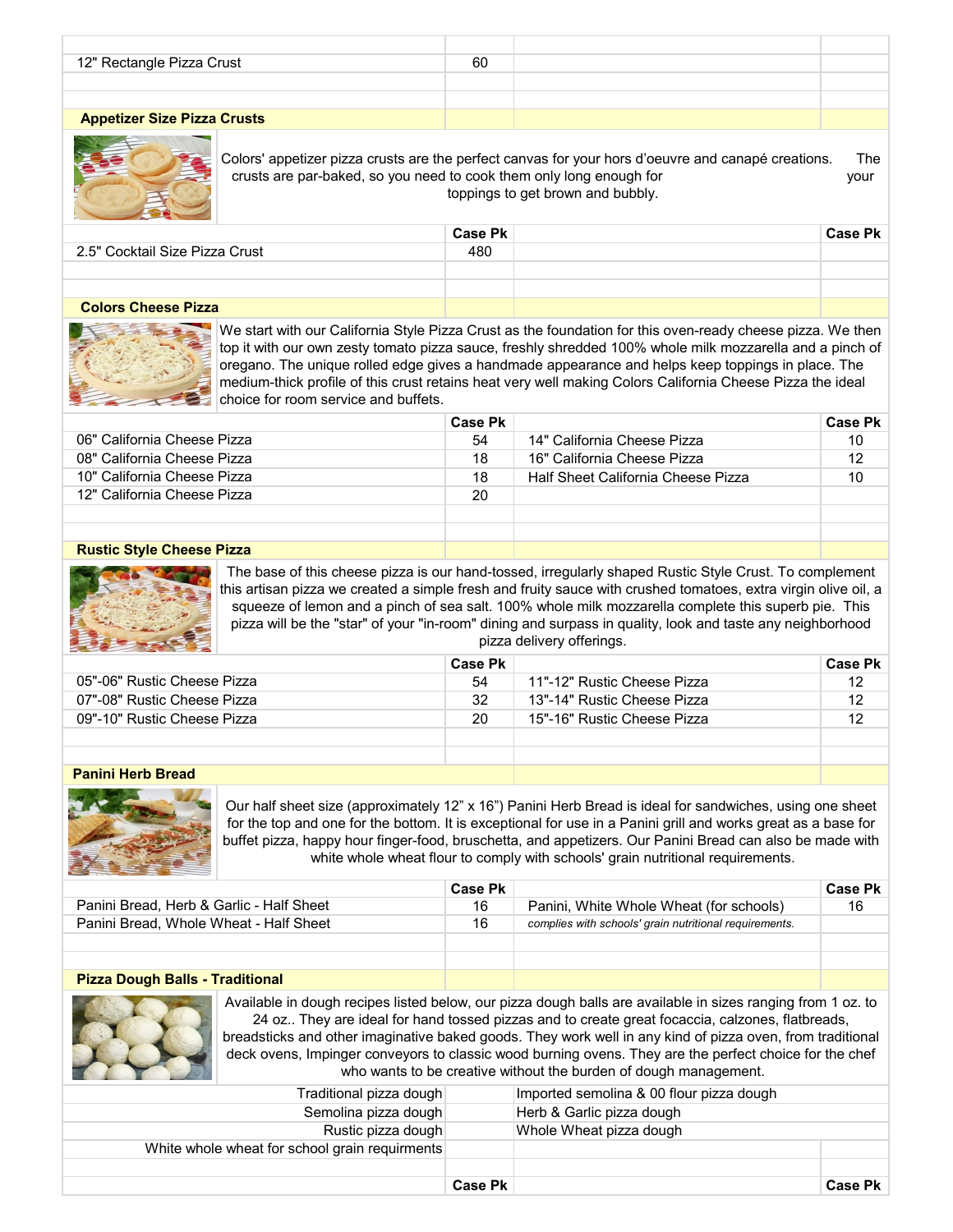| 01 oz. Pizza Dough Ball                                                                                                                                                                                                                                                                                                        | 500 | 14 oz. Pizza Dough Ball | 36 |
|--------------------------------------------------------------------------------------------------------------------------------------------------------------------------------------------------------------------------------------------------------------------------------------------------------------------------------|-----|-------------------------|----|
| 04 oz. Pizza Dough Ball                                                                                                                                                                                                                                                                                                        | 120 | 16 oz. Pizza Dough Ball | 24 |
| 06 oz. Pizza Dough Ball                                                                                                                                                                                                                                                                                                        | 80  | 18 oz. Pizza Dough Ball | 24 |
| 08 oz. Pizza Dough Ball                                                                                                                                                                                                                                                                                                        | 60  | 20 oz. Pizza Dough Ball | 24 |
| 10 oz. Pizza Dough Ball                                                                                                                                                                                                                                                                                                        | 48  | 22 oz. Pizza Dough Ball | 20 |
| 12 oz. Pizza Dough Ball                                                                                                                                                                                                                                                                                                        | 48  | 24 oz. Pizza Dough Ball | 20 |
|                                                                                                                                                                                                                                                                                                                                |     |                         |    |
|                                                                                                                                                                                                                                                                                                                                |     |                         |    |
| $\mathsf{O}$ between $\mathsf{D}$ $\mathsf{D}$ $\mathsf{D}$ $\mathsf{D}$ $\mathsf{D}$ $\mathsf{D}$ $\mathsf{D}$ $\mathsf{D}$ $\mathsf{D}$ $\mathsf{D}$ $\mathsf{D}$ $\mathsf{D}$ $\mathsf{D}$ $\mathsf{D}$ $\mathsf{D}$ $\mathsf{D}$ $\mathsf{D}$ $\mathsf{D}$ $\mathsf{D}$ $\mathsf{D}$ $\mathsf{D}$ $\mathsf{D}$ $\mathsf{D$ |     |                         |    |

## **Gluten Free Pizza Crust**



Colors' gluten-free flatbread bring the familiar Colors quality to your kitchen, the perfect complement to your menu to please new customers who prefer or need gluten-free foods. We handcraft the flatbreads in our ownGF certified facility so you can assure customers that the work of art you create and bring to their table is the healthful choice they made.

|                                    | Case Pk |                                   | <b>Case Pk</b> |
|------------------------------------|---------|-----------------------------------|----------------|
| 108" Gluten Free Flatbread - Round | 24      | 12" Gluten Free Flatbread - Round | 12             |
| 10" Gluten Free Flatbread - Round  | 12      |                                   |                |
|                                    |         |                                   |                |
| 10" Gluten Free Flatbread - Oval   | 24      | 12" Gluten Free Flatbread - Oval  | 24             |
|                                    |         |                                   |                |
|                                    |         |                                   |                |
| $Pizza$ Sauce (1 case = 600 oz )   |         |                                   |                |

## **Pizza Sauce (1 case = 600 oz..)**



Escalon Pizza Sauces start with vine-ripened fresh tomatoes, enriched with extra virgin olive oil and a unique blend of true Italian spices to achieve a silky smooth texture for wonderfully versatile pizza sauces. The end result is sauces so special your customers will clamor for more. Perfetto!

|                                       | <b>Case Pk</b> |                          | Case Pk          |
|---------------------------------------|----------------|--------------------------|------------------|
| Allegro - Classic Italian Pizza Sauce | 6 x #10        | Bella Rosa - Pizza Sauce | $6 \times \# 10$ |
|                                       |                |                          |                  |
|                                       |                |                          |                  |
| <b>French Gourmet</b>                 |                |                          |                  |



Authenticity is the best word to describe French Gourmet's croissants. They are pure, light, flaky, buttery, and flavorful - everything a croissant should be. Bake them as needed directly from freezer to oven. Our pre-proofed concept offers you the ultimate convenience, consistency and peak freshness every time.

## **French Gourmet - Pre-Proofed Croissants**

|                                                        | Case Pk |                                                            | Case Pk |
|--------------------------------------------------------|---------|------------------------------------------------------------|---------|
| Butter Croissant - Small 1 oz.                         | 150     | Pain Au Chocolat - Small 1.25 oz.                          | 210     |
| Butter Croissant - Small 1.5 oz.                       | 100     | Pain Au Chocolat - Large 3.5 oz.                           | 75      |
| Butter Croissant - Large 3.5 oz.                       | 36      | 9-Grain Croissants - Pre-Proofed Small 1.5 oz.             | 100     |
|                                                        |         |                                                            |         |
| <b>French Gourmet - Pre-Proofed Breakfast Pastries</b> |         |                                                            |         |
|                                                        | Case Pk |                                                            | Case Pk |
| Apple Lattice Danish - Small 1.25 oz.                  | 210     | Cinnamon Roll - Small 1.25 oz.                             | 180     |
| Apricot Medallion Danish - Small 1.25 oz.              | 210     |                                                            |         |
|                                                        |         |                                                            |         |
| Café Pack #1 - 1.25 oz. (3 flavors)                    | 200     | Apple Lattice, Cinnamon Rolls, Pain au Chocolat Croissants |         |
| Café Pack #2 - 1.25 oz. (3 flavors)                    | 200     | Banana Triangle, Raspberry Leaf, Coconut Cream Pocket      |         |
| Café Pack #5 - 1.25 oz. (3 flavors)                    | 200     | Lemon Cream Cheese, Almond Bear Claw, Wild Blueberry       |         |
|                                                        |         |                                                            |         |
|                                                        |         |                                                            |         |
|                                                        |         |                                                            |         |

## **Finale's Gourmet Desserts**



Since 1989, Finale's Gourmet Desserts handcrafts outstanding breakfast breads and Bundt cakes in small batches with the best ingredients. Finale's is the perfect blend of European bakery traditions, American ingenuity, and world class service.

| Breakfast Bread - Size 11.5" x 4.2" x 3.6" - Suggested 12 Slices |         |                                    |                |
|------------------------------------------------------------------|---------|------------------------------------|----------------|
|                                                                  | Case Pk |                                    | <b>Case Pk</b> |
| Banana Walnut Bread - 3.1 lbs.                                   |         | Blueberry Vanilla Bread - 2.7 lbs. |                |
|                                                                  |         |                                    |                |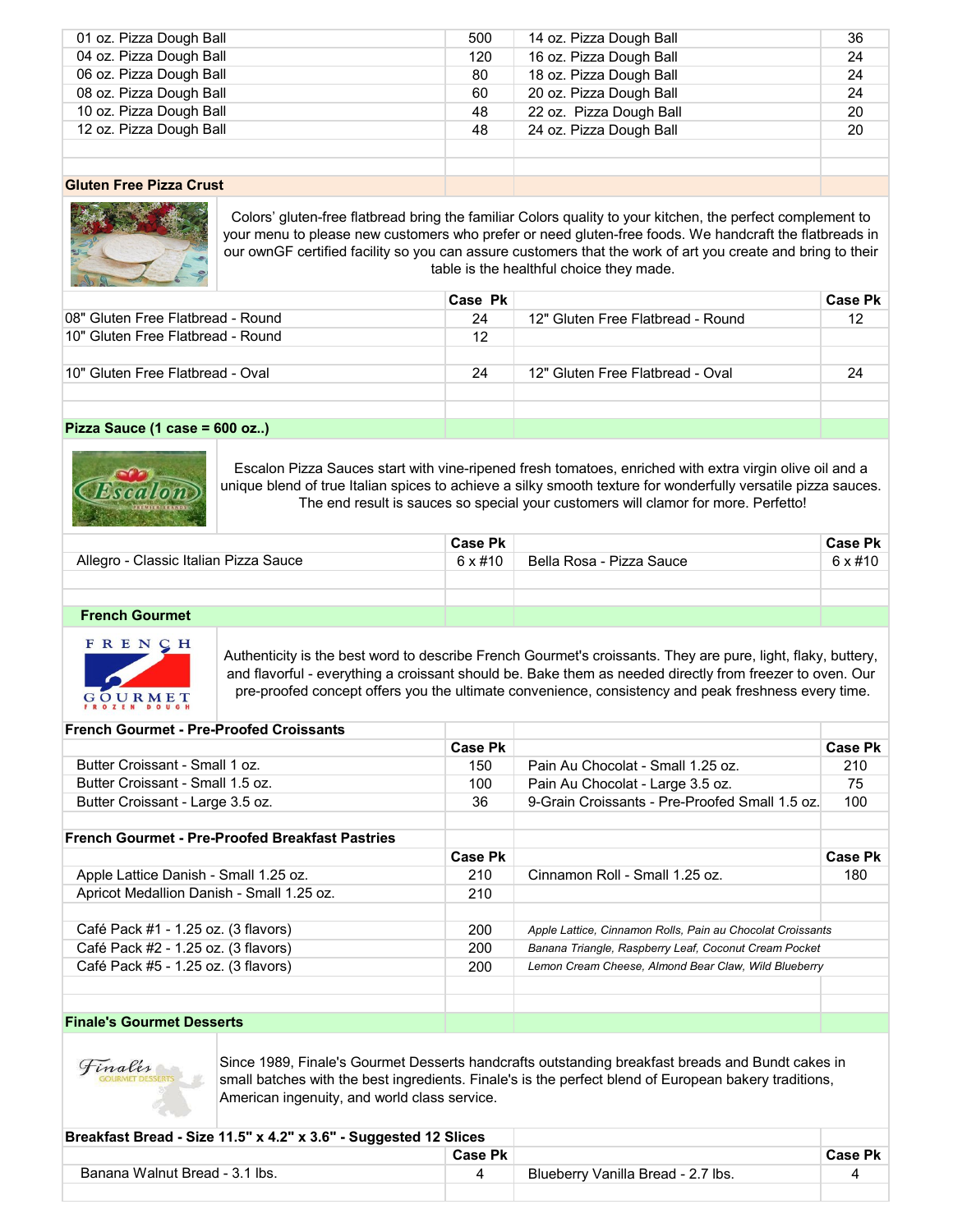| Coffee & Bundt Cakes - 10" Round - Suggested 12 Slices  |                |                                           |         |
|---------------------------------------------------------|----------------|-------------------------------------------|---------|
|                                                         | <b>Case Pk</b> |                                           | Case Pk |
| Sour Cream Walnut Coffee Cake - 3.1 lbs.                | 4              | Wild Berry Coffee Cake - 2.8 lbs.         |         |
| Lemon Bundt Cake - 3 lbs.                               | 4              |                                           |         |
|                                                         |                |                                           |         |
| Petite Breakfast Breads 2" x 12" x 12" - average 15 oz. |                | <b>Assortment of Six Flavors per case</b> | Case Pk |
| Vanilla                                                 |                | Banana Walnut                             |         |
| Citrus                                                  |                | Mocha Chips                               |         |
| Cappuccino                                              |                | Cranberry                                 |         |
|                                                         |                |                                           |         |
|                                                         |                |                                           |         |

# **Michael's Cookies**



Michael's "ready to bake" pre-portioned cookies made from natural ingredients earned First Place in the National Association for the Specialty Food Trade's annual competition. Michael's supplies cookies in more than a dozen flavors, and offers seasonal and sugar-free choices as well. Colors, Distributor of Fine Foods carry a wide assortment of Michael's Cookies delicious flavors and four portion sizes 1oz, 1.3oz, 2oz and 3oz.

| Michael's Cookies 1.3 oz.              | 196 | Michael's Cookies 3 oz.              | 100 |
|----------------------------------------|-----|--------------------------------------|-----|
|                                        |     |                                      |     |
| Chocolate Chip 1.3 oz.                 |     | Chocolate Chip 3 oz.                 |     |
| Chunky Chocolate 1.3 oz.               |     | Chunky Chocolate 3 oz.               |     |
| Oatmeal Cinnamon Raisin Walnut 1.3 oz. |     | Oatmeal Cinnamon Raisin Walnut 3 oz. |     |
| Peanut Butter Chip 1.3 oz.             |     | Peanut Butter Chip 3 oz.             |     |
| Vanilla Sugar 1.3 oz.                  |     | Vanilla Sugar 3 oz.                  |     |
| Fudge Nut Brownie 1.3 oz.              |     | Fudge Nut Brownie 3 oz.              |     |
| White Chocolate Macadamia Nut 1.3 oz.  |     | White Chocolate Macadamia Nut 3 oz.  |     |
| White Chocolate Cranberry 1.3 oz.      |     | White Chocolate Cranberry 3 oz.      |     |
| Maple Pecan 1.3 oz.                    |     | Maple Pecan 3 oz.                    |     |
|                                        |     |                                      |     |
| Michael's Cookies 2 oz.                | 168 |                                      |     |
| Chocolate Chip 2 oz.                   |     |                                      |     |
| Chunky Chocolate 2 oz.                 |     |                                      |     |
| Oatmeal Cinnamon Raisin Walnut 2 oz.   |     |                                      |     |
| Peanut Butter Chip 2 oz.               |     |                                      |     |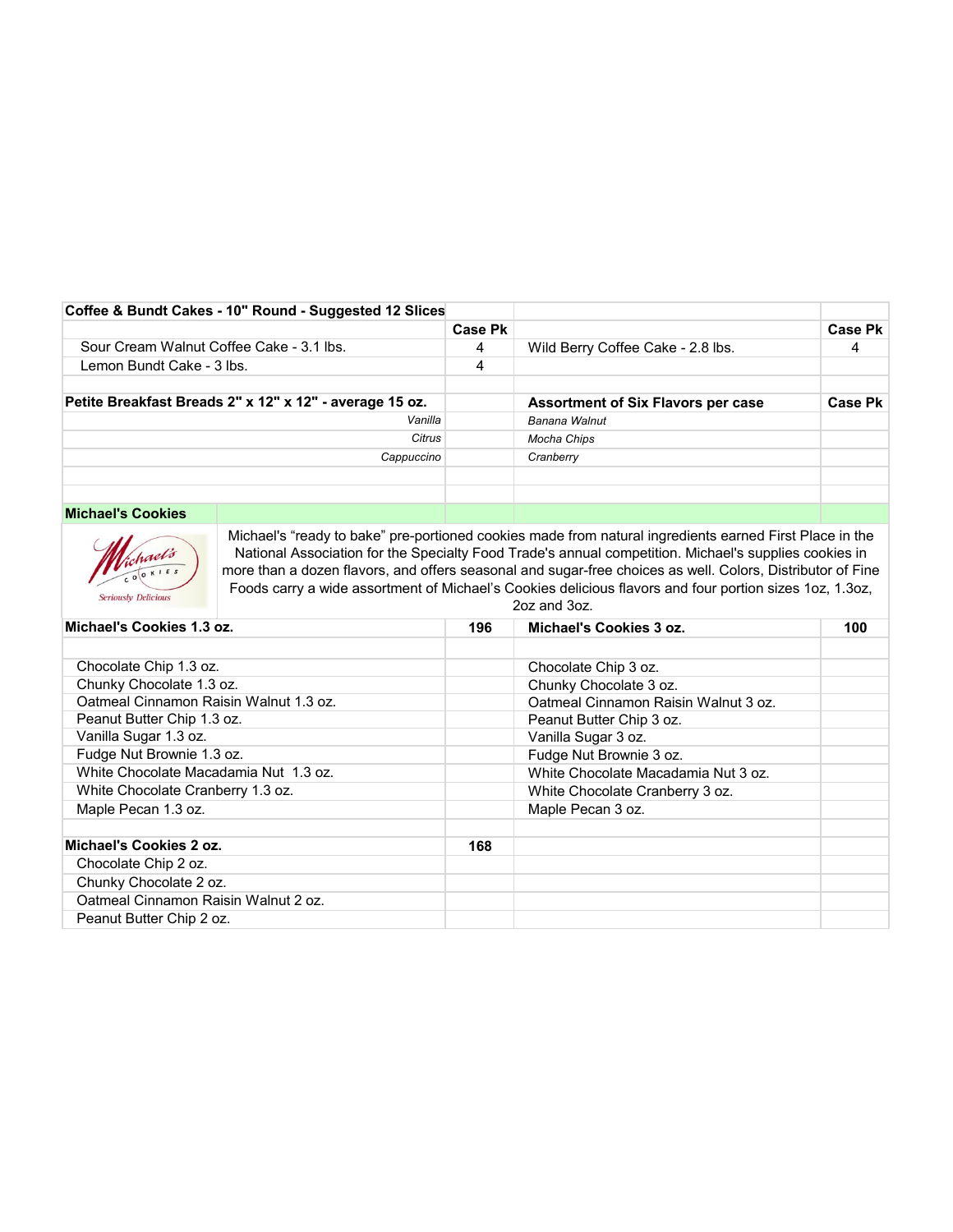| Vanilla Sugar 2 oz.                 |  |  |
|-------------------------------------|--|--|
| Cappuccino Chocolate Chunk 2 oz.    |  |  |
| Fudge Nut Brownie 2 oz.             |  |  |
| White Chocolate Macadamia Nut 2 oz. |  |  |
| White Chocolate Cranberry 2 oz.     |  |  |
| Maple Pecan 2 oz.                   |  |  |
|                                     |  |  |
|                                     |  |  |
|                                     |  |  |
|                                     |  |  |
|                                     |  |  |
|                                     |  |  |
| <b>White Toque</b>                  |  |  |

## **White Toque**



White Toque, Inc. is the leading importer of European specialty products in the United States. They strive to find the highest quality ingredients and bring totally unique frozen items to the market.

## **Specialty Products**

|                                  | <b>Case Pk</b> |                       | <b>Case Pk</b> |
|----------------------------------|----------------|-----------------------|----------------|
| Mini Canelés de Bordeaux         | 150            | Churros XXL Pre-Fried | 100            |
|                                  |                |                       |                |
| Potato Gratin Dauphinois 3.5 oz. | 40             |                       |                |
|                                  |                |                       |                |
|                                  |                |                       |                |